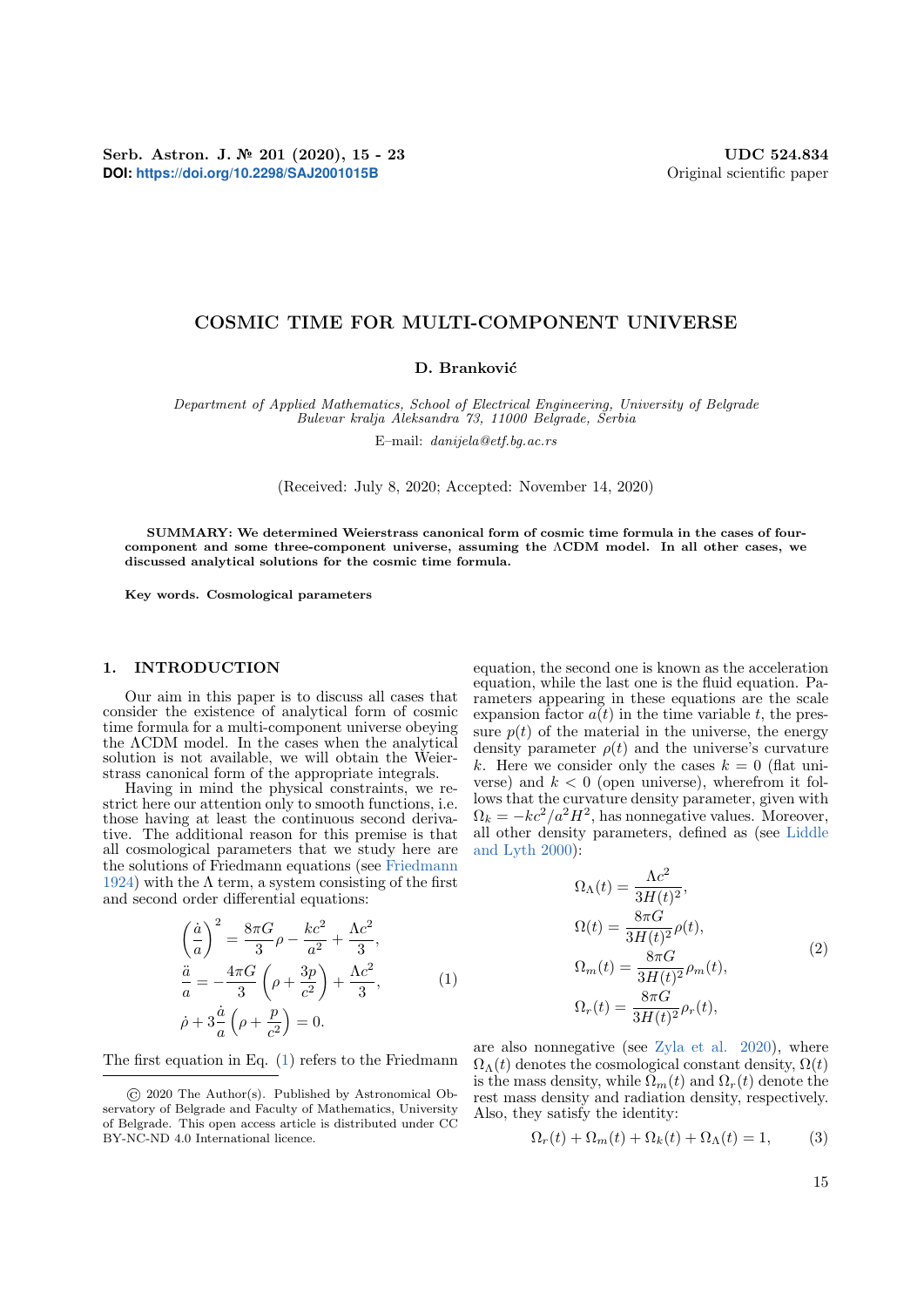$\overline{a}$ 

which is the another form of the Friedmann equation. Those properties of the density parameters were essential for simplifying the obtained solutions of some integrals in this paper.

Also, some of the density parameters have very small values (see [Aghanim et al.](#page-7-3) [2019\)](#page-7-3), therefore one could consider applying some perturbation methods (for example, see [Filobello-Nino et al.](#page-7-4) [2013\)](#page-7-4) in order to solve approximately elliptic integrals that we study in this paper. Some of the cases that we analyze here are already discussed in literature (see [Ryden](#page-7-5) [2002](#page-7-5) and [Steiner](#page-7-6) [2008\)](#page-7-6) but mostly using some approximations

The evolution of the universe can be roughly divided into four epochs which are determined by one dominant component. The first stage in the universe's evolution was inflation, which was dominated by the Λ-like term that drove the exponential expansion of the universe. After the inflation period, radiation prevailed the universe, until the time of the matter-radiation density equality which occurred at approximately 50 000 years after the Big Bang. At that time, the transition period between the radiation dominated and matter dominated universe began and it lasted until about 400 000 yrs when recombination occurred. Afterwards, the universe was matter-dominated until the time of the matter-dark energy density equality which occurred at approximately  $10^9$  yrs, when the transition period between the matter dominated and dark energy dominated universe began. Currently, our universe is governed by dark energy, which caused its accelerated expansion which started around  $7.7 \cdot 10^9$  yrs.

We note that each case of the elliptic integral we consider in this paper represents some model of the universe, i.e. some stage, or middle stage in the universe's evolution.

## 2. PARAMETRIZATIONS OF FRIEDMANN EQUATIONS

In this section we consider some parametrizations of Friedmann Eqs.  $(1)$ . Let  $t_0$  denotes some fixed moment, for example the present time. The value of a parameter  $P(t)$  at  $t_0$  we denote by  $P_0$ , i.e.  $P_0 = P(t_0)$ . We assume that  $a(t)$  is normalized at  $t_0$ , i.e.  $a_0 = a(t_0) = 1$ . In Mijajlović et al. [\(2019\)](#page-7-7) the following parametrization is derived:

Theorem. The first Friedmann equation with non-zero cosmological constant  $\Lambda$  is equivalent to the following equation:

$$
\dot{a}^{2} + \frac{8\pi G}{3} \left(\frac{\rho_{0}}{a^{3}} - \rho\right) a^{2}
$$
  
=  $H_{0}^{2} \left(1 + \Omega_{0} \left(\frac{1}{a} - 1\right) + \Omega_{\Lambda 0} (a^{2} - 1)\right).$  (4)

We remind that the cosmological constant or vacuum density is  $\Omega_{\Lambda} = \Lambda c^2 / 3H^2$ . Using the above theorem and the following form of the Friedmann equation:

<span id="page-1-6"></span>
$$
\Omega + \Omega_k + \Omega_\Lambda = 1,\tag{5}
$$

we obtain the following parametrizations of the Friedmann equation:

<span id="page-1-0"></span>
$$
\frac{H^2}{H_0^2} = \Omega_{\Lambda 0} + \Omega_{k0} a^{-2} + \Omega_0 a^{-3} + \frac{8\pi G}{3H_0^2} (\rho - \frac{\rho_0}{a^3}), (6)
$$
  

$$
\frac{H^2}{H_0^2} = \Omega_{\Lambda 0} + \Omega_{k0} a^{-2} + \Omega_0 \frac{\rho}{\rho_0}.
$$
 (7)

Let  $\rho_m$  denote the sum of dark matter and baryonic rest mass density and  $\rho_r$  the radiation density. Since  $\rho_m = \rho_{m0} a^{-3}$  and  $\rho_r = \rho_{r0} a^{-4}$ , we have:

<span id="page-1-1"></span>
$$
\rho = \rho_m + \rho_r
$$
 and  $\rho = \rho_{m0} a^{-3} + \rho_{r0} a^{-4}$ . (8)

From Eqs. [\(6\)](#page-1-0) and [\(8\)](#page-1-1) we obtain the well known parametrization of the Friedmann equation:

<span id="page-1-2"></span>
$$
\frac{H^2}{H_0^2} = \Omega_{\Lambda 0} + \Omega_{k0} a^{-2} + \Omega_{m0} a^{-3} + \Omega_{r0} a^{-4}.
$$
 (9)

In Mijajlović and Branković [\(2020\)](#page-7-8) it is proven that the form Eq. [\(9\)](#page-1-2) of the Friedmann equation is equivalent to the system of the Friedmann Eqs. [\(1\)](#page-0-0) assuming the identities in Eq. [\(8\)](#page-1-1) as well as  $p = \frac{1}{3}c^2 \rho_r$ . Therefore, the identity in Eq. [\(9\)](#page-1-2) is fundamental for analyzing cosmological parameters. Now let:

$$
S(a) = \Omega_{r0} + \Omega_{m0}a + \Omega_{k0}a^2 + \Omega_{\Lambda 0}a^4.
$$
 (10)

By Eq.  $(9)$ , we have:

<span id="page-1-3"></span>
$$
H_0 \mathrm{d}t = \frac{a}{\sqrt{S(a)}} \, \mathrm{d}a. \tag{11}
$$

Integrating the identity in Eq. [\(11\)](#page-1-3) over the interval  $(0, t_0)$  with respect to t and performing the change of the variable t by  $x = a(t)$ , as well as having in mind that  $a(0) = 0$  and  $a(t_0) = 1$ , we obtain:

<span id="page-1-5"></span>
$$
I = H(t_0)t_0 = \int_0^1 \frac{x}{\sqrt{S(x)}} dx
$$
  
= 
$$
\int_0^1 \frac{x}{\sqrt{\Omega_{r0} + \Omega_{m0}x + \Omega_{k0}x^2 + \Omega_{\Lambda0}x^4}} dx,
$$
 (12)

when the integral on the righthand side exists.

We note that  $t_0$  may represent any other moment  $\tau$ . Having that in mind, in Mijajlović and Branković  $(2020)$  are introduced new variables x and y by:

$$
x = 1/a(\tau)
$$
 and  $y = H_0^2/H_\tau^2$ , (13)

in order to obtain the following relations between the cosmological parameters:

<span id="page-1-4"></span>
$$
a(\tau) = 1/x, \quad H_{\tau} = H_0/\sqrt{y},
$$
  
\n
$$
\Omega_{\Lambda \tau} = \Omega_{\Lambda 0} y, \quad \Omega_{k \tau} = \Omega_{k0} x^2 y,
$$
  
\n
$$
\Omega_{m\tau} = \Omega_{m0} x^3 y, \quad \Omega_{r\tau} = \Omega_{r0} x^4 y,
$$
  
\n
$$
y = \frac{1}{\Omega_{\Lambda 0} + \Omega_{k0} x^2 + \Omega_{m0} x^3 + \Omega_{r0} x^4}.
$$
\n(14)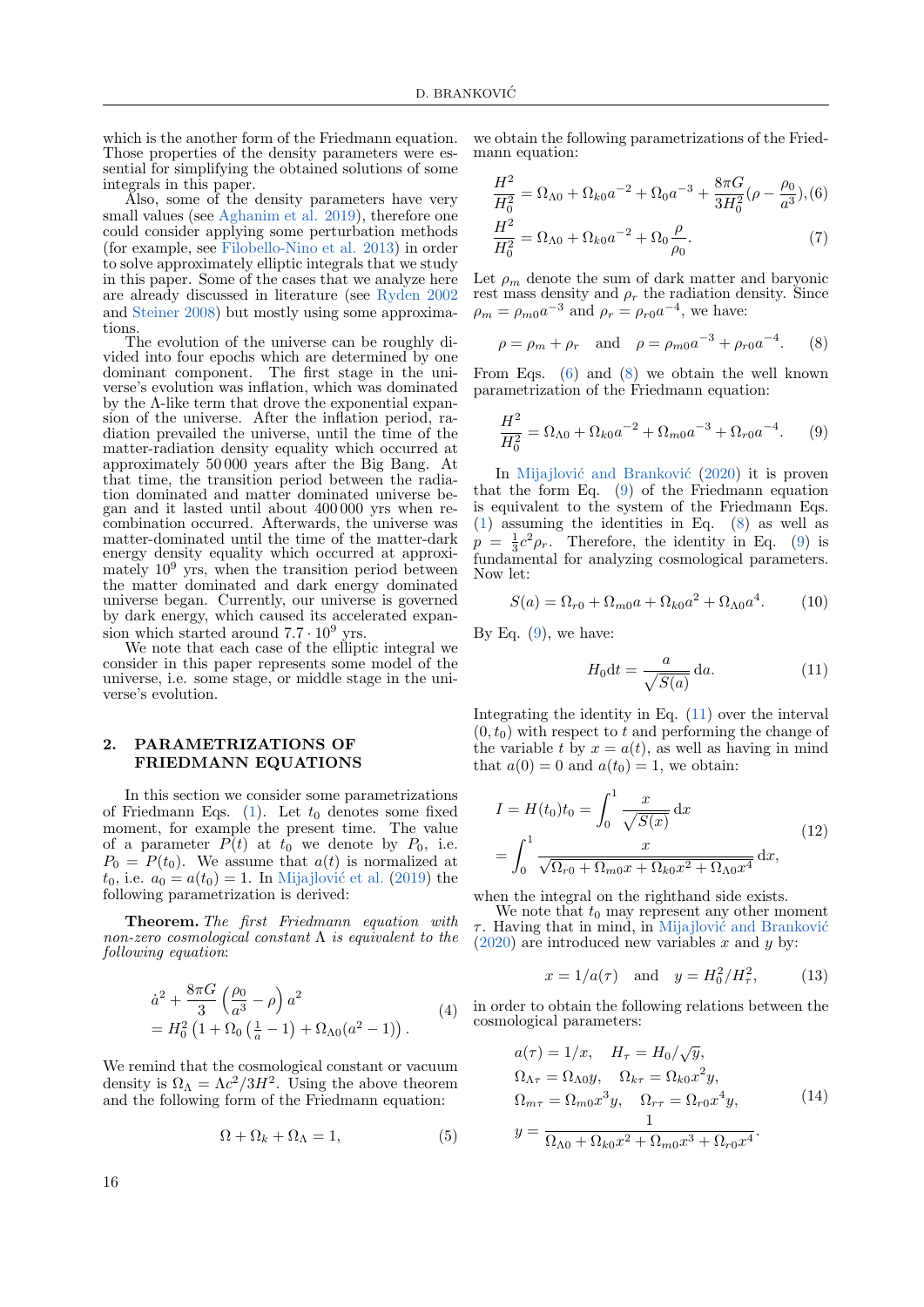Suppose that  $H(t_0)$  and  $\Omega_i(t_0)$  are known. Then, for a given value of x, we can compute by Eq.  $(14)$ all parameters at time  $\tau$ . Furthermore, using Eqs.  $(9)$  and  $(14)$ , it can be obtained (see Mijajlović and Branković [2020\)](#page-7-8):

<span id="page-2-0"></span>
$$
I = H(\tau)\tau
$$
  
= 
$$
\int_0^1 \frac{s \, ds}{\sqrt{\Omega_{r\tau} + \Omega_{m\tau}s + \Omega_{k\tau}s^2 + \Omega_{\Lambda\tau}s^4}}.
$$
 (15)

Notice that for  $\tau = t_0$  the integral I in Eq. [\(15\)](#page-2-0) is the same as the integral in Eq. [\(12\)](#page-1-5). So, from now on, we consider the integral  $I$  in Eq.  $(12)$ .

Since the integral  $I$  in Eq. [\(12\)](#page-1-5) is an elliptic integral, it is not possible in general to find its analytical solution. In the following we will analyze in which cases the analytical solution does exist.

#### 2.1. Four-Component Universe

Here we consider that all  $\Omega_{i0}$  have positive values, what corresponds to the flat or hyperbolic universe. Since we can not neglect any of the  $\Omega_{i0}$  parameters, this stage occurred around the time of domination of dark energy over radiation, which was at  $\tau \approx 5 \cdot 10^8$ yrs (see Mijajlović and Branković [2020\)](#page-7-8). Note that this case formally suites the matter-dominated epoch since at the evolution timeline, it is approximately in the middle of this period.

We reduce the integral  $I$  in Eq. [\(12\)](#page-1-5) to the Weierstrass form by an appropriate substitution of variables. We follow the methods presented in [D'Ambroise and Williams](#page-7-9) [\(2011\)](#page-7-9) and [D'Ambroise](#page-7-10) [\(2009\)](#page-7-10).

First we assume that all roots of the polynomial  $S(x) = \Omega_{r0} + \Omega_{m0}x + \Omega_{k0}x^2 + \Omega_{\Lambda 0}x^4$  are simple. Otherwise, the situation is easier and it does not involve an elliptic integral since, in that case, it is possible to find the integral  $I$  in a closed form.

We represent  $S(x)$  by its Taylor polynomial of the fourth degree about  $x_0$ , where  $x_0$  is an arbitrary simple root of the polynomial  $S(x)$ . The change of variables  $z = 1/(x - x_0)$  transforms the integral I into:

$$
\int_{\frac{1}{(1-x_0)}}^{-\frac{1}{x_0}} \frac{(x_0 + \frac{1}{z})dz}{\sqrt{S'(x_0)z^3 + \frac{S''(x_0)z^2}{2} + \frac{S'''(x_0)z}{6} + \frac{S^{(4)}(x_0)}{24}}}.
$$

Since  $x_0$  is a simple root of the polynomial  $S(x)$ , it follows that  $S'(x_0) \neq 0$ . Having that in mind, we substitute  $z = (4s - S''(x_0)/6)/S'(x_0)$  in the previous equation, wherefrom we obtain the Weierstrass canonical form of the elliptic integral I:

<span id="page-2-1"></span>
$$
I = \int_{s_1}^{s_2} \frac{x_0 + S'(x_0)/(4s - S''(x_0)/6)}{\sqrt{4s^3 - g_2s - g_3}} ds, \quad (16)
$$

where:

 $\mathcal{L}_{1}$ 

$$
x_1 = \frac{S'(x_0)}{4(1-x_0)} + \frac{S''(x_0)}{24},\tag{17}
$$

$$
s_2 = \frac{-S'(x_0)}{4x_0} + \frac{S''(x_0)}{24},\tag{18}
$$

$$
S'(x_0) = \Omega_{m0} + 2\Omega_{k0}x_0 + 4\Omega_{\Lambda 0}x_0^3, \qquad (19)
$$

$$
S''(x_0) = 2\Omega_{k0} + 12\Omega_{\Lambda 0} x_0^2.
$$
 (20)

Here:

$$
g_2 = \frac{\Omega_{k0}^2}{12} + \Omega_{\Lambda 0} \Omega_{r0},\tag{21}
$$

$$
g_3 = \frac{\Omega_{r0}\Omega_{k0}\Omega_{\Lambda0}}{6} - \frac{\Omega_{m0}^{2}\Omega_{\Lambda0}}{16} - \frac{\Omega_{k0}^{3}}{216}, \quad (22)
$$

are the Weierstrass invariants of the polynomial  $S(x)$ . Since the Weierstrass function  $\wp(\omega) = \wp(\omega; g_2, g_3)$ , attached to  $q_2$  and  $q_3$ , satisfies

 $\wp'^2 = 4\wp^3 - g_2\wp - g_3$  (see [Prasolov and Solovyev](#page-7-11) [1997\)](#page-7-11), by substitution  $s = \wp(\omega)$  in Eq. [\(16\)](#page-2-1), we infer (see [D'Ambroise and Williams](#page-7-9) [2011\)](#page-7-9):

$$
I = \int_{\wp^{-1}(s_1)}^{\wp^{-1}(s_2)} \left( x_0 + \frac{S'(x_0)}{4\wp(\omega) - S''(x_0)/6} \right) d\omega. \tag{23}
$$

#### 2.2. Three-Component Universe

Now we consider the cases when only one of four  $\Omega_{i0}$  is equal to zero. Depending on the obtained integral, we will determine its Weierstrass canonical form, or calculate it in analytical form. In all of the following cases, it is assumed that the universe is dominated by choosing three of four components: radiation, matter, curvature and cosmological constant. Therefore, in this section we have four cases and some of them are discussed in [Ryden](#page-7-5) [\(2002\)](#page-7-5), without entering into details of solving the appropriate integrals.

Case  $\Omega_{r0} = 0$ ,  $\Omega_{m0} > 0$ ,  $\Omega_{k0} > 0$  and  $\Omega_{\Lambda 0} > 0$ . This case corresponds to pressureless and open universe with the cosmological constant. Since the radiation contribution is neglected, this stage occurred around the transition time from the matter to dark<br>energy period, approximately at  $\tau \approx 10^{10}$  yrs. The integral  $I$  in Eq.  $(12)$  has the following form:

<span id="page-2-2"></span>
$$
I = \int_0^1 \frac{x}{\sqrt{\Omega_{m0}x + \Omega_{k0}x^2 + \Omega_{\Lambda0}x^4}} dx.
$$
 (24)

It is obvious that  $x = 0$  is a simple root of the polynomial  $S(x) = \Omega_{m0}x + \Omega_{k0}x^2 + \Omega_{\Lambda 0}x^4$ . Since the integral in Eq.  $(24)$  is elliptic, following the method presented in the previous section we obtain the Weierstrass canonical form of the elliptic integral I:

<span id="page-2-3"></span>
$$
I = \int_{s_1}^{s_2} \frac{S'(0)/(4s - S''(0)/6)}{\sqrt{4s^3 - g_2s - g_3}} ds,
$$
 (25)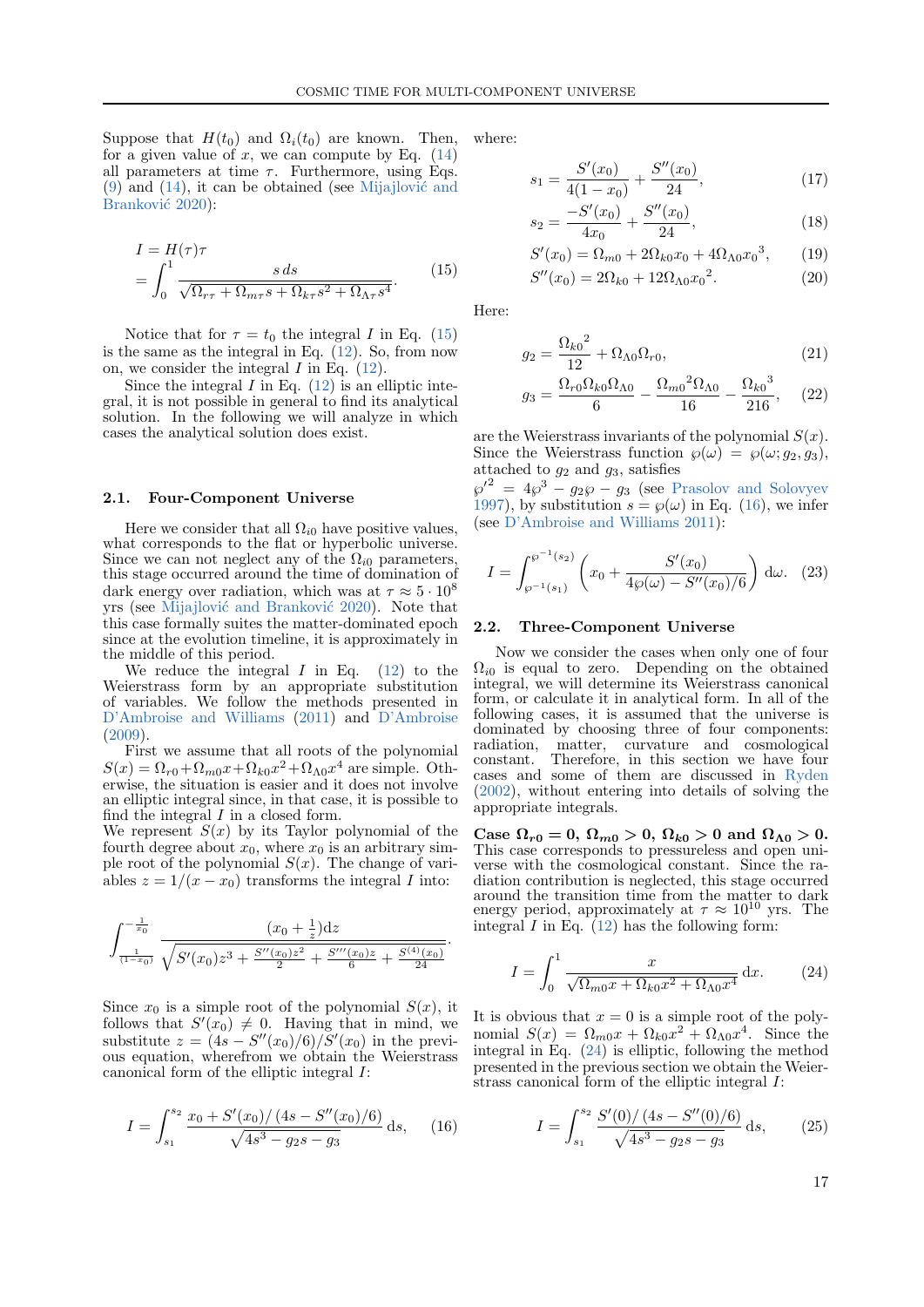where:

$$
s_1 = \frac{S'(0)}{4} + \frac{S''(0)}{24}
$$
 and  $s_2 = +\infty$ , (26)

as well as:

<span id="page-3-0"></span>
$$
S'(0) = \Omega_{m0}
$$
 and  $S''(0) = 2\Omega_{k0}$ . (27)

Here:

$$
g_2 = \frac{\Omega_{k0}^2}{12},\tag{28}
$$

$$
g_3 = -\frac{\Omega_{m0}{}^2 \Omega_{\Lambda 0}}{16} - \frac{\Omega_{k0}{}^3}{216},\tag{29}
$$

are the Weierstrass invariants of the polynomial  $S(x) = \Omega_{m0}x + \Omega_{k0}x^2 + \Omega_{\Lambda 0}x^4$ .

Since the Weierstrass function  $\wp(\omega) = \wp(\omega; g_2, g_3)$ , attached to  $g_2$  and  $g_3$ , satisfies

 $\wp'^2 = 4\wp^3 - g_2\wp - g_3$ , by substitution  $s = \wp(\omega)$  and Eq.  $(27)$  in Eq.  $(25)$  we infer:

$$
I = \int_{\wp^{-1}(s_1)}^{\wp^{-1}(s_2)} \left( \frac{\Omega_{m0}}{4\wp(\omega) - \Omega_{k0}/3} \right) d\omega.
$$
 (30)

Case  $\Omega_{m0} = 0$ ,  $\Omega_{r0} > 0$ ,  $\Omega_{k0} > 0$  and  $\Omega_{\Lambda 0} > 0$ . This case corresponds to the radiation dominated and open universe with cosmological constant. Since the matter contribution is neglected, this stage may occurred in the early universe, since in some literature (see [Poulin et al.](#page-7-12) [2019,](#page-7-12) [Niedermann and Sloth](#page-7-13) [2019\)](#page-7-13), it is proposed that the early dark energy may altered the expansion of the universe at that time. However, this theory is not concordant with the ΛCDM model, therefore this case is not possible in the frame of the standard cosmological model. Nevertheless, we will consider it for completeness of our paper. The integral  $I$  in Eq.  $(12)$  has the following form:

<span id="page-3-1"></span>
$$
I = \int_0^1 \frac{x}{\sqrt{\Omega_{r0} + \Omega_{k0}x^2 + \Omega_{\Lambda0}x^4}} dx.
$$
 (31)

The integral in Eq. [\(31\)](#page-3-1) is not elliptic, therefore we can find its analytical form, which is:

<span id="page-3-2"></span>
$$
I = \frac{-\ln(\Omega_{k0} + 2\sqrt{\Omega_{r0}}\sqrt{\Omega_{\Lambda 0}})}{2\sqrt{\Omega_{\Lambda 0}}} + \frac{\ln(\Omega_{k0} + 2\Omega_{\Lambda 0} + 2\sqrt{\Omega_{\Lambda 0}}\sqrt{\Omega_{r0} + \Omega_{k0} + \Omega_{\Lambda 0}})}{2\sqrt{\Omega_{\Lambda 0}}}.
$$
\n(32)

By Eq. [\(5\)](#page-1-6) we have  $\Omega_{r0} + \Omega_{k0} + \Omega_{\Lambda 0} = 1$ . Substituting in Eq.  $(32)$ , we have:

<span id="page-3-3"></span>
$$
I = \frac{1}{2\sqrt{\Omega_{\Lambda 0}}} \ln \left( \frac{\Omega_{k0} + 2\Omega_{\Lambda 0} + 2\sqrt{\Omega_{\Lambda 0}}}{\Omega_{k0} + 2\sqrt{\Omega_{\Lambda 0} \Omega_{r0}}} \right). \tag{33}
$$

Furthermore, taking for example  $\Omega_{k0} = 1 - \Omega_{r0} - \Omega_{\Lambda 0}$ in Eq. [\(33\)](#page-3-3), we finally obtain:

$$
I = \frac{1}{2\sqrt{\Omega_{\Lambda 0}}} \ln \left( \frac{1 + \sqrt{\Omega_{\Lambda 0}} + \sqrt{\Omega_{r0}}}{1 - \sqrt{\Omega_{\Lambda 0}} + \sqrt{\Omega_{r0}}} \right). \tag{34}
$$

Case  $\Omega_{k0} = 0$ ,  $\Omega_{r0} > 0$ ,  $\Omega_{m0} > 0$  and  $\Omega_{\Lambda 0} > 0$ . For this model of the universe, in [Ryden](#page-7-5) [\(2002\)](#page-7-5), the term Benchmark model is used. This case corresponds to the flat universe with a mixture of matter, radiation and with the cosmological constant, which, according to the current probes, most likely corresponds to our universe. Like in the previous section, this stage occurred in the matter-dominated epoch, around the time of domination of dark energy over radiation, which was at  $\tau \approx 5 \cdot 10^8$  yrs. The integral I in Eq.  $(12)$  has the following form:

<span id="page-3-4"></span>
$$
I = \int_0^1 \frac{x}{\sqrt{\Omega_{r0} + \Omega_{m0}x + \Omega_{\Lambda 0}x^4}} \, \mathrm{d}x. \tag{35}
$$

Since the integral in Eq. [\(35\)](#page-3-4) is elliptic, following the method in the general case, we obtain the Weierstrass form of the elliptic integral I:

<span id="page-3-5"></span>
$$
I = \int_{s_1}^{s_2} \frac{x_0 + S'(x_0)/(4s - S''(x_0)/6)}{\sqrt{4s^3 - g_2s - g_3}} ds, \quad (36)
$$

where:

$$
s_1 = \frac{S'(x_0)}{4(1-x_0)} + \frac{S''(x_0)}{24},\tag{37}
$$

$$
s_2 = \frac{-S'(x_0)}{4x_0} + \frac{S''(x_0)}{24},\tag{38}
$$

$$
S'(x_0) = \Omega_{m0} + 4\Omega_{\Lambda 0} x_0^3, \tag{39}
$$

$$
S''(x_0) = 12\Omega_{\Lambda 0} x_0^2. \tag{40}
$$

Here:

$$
g_2 = \Omega_{\Lambda 0} \Omega_{r0},\tag{41}
$$

$$
g_3 = -\frac{\Omega_{m0}{}^2 \Omega_{\Lambda 0}}{16},\tag{42}
$$

are the Weierstrass invariants of the polynomial  $S(x) = \Omega_{r0} + \Omega_{m0}x + \Omega_{\Lambda 0}x^4$ .

Since the Weierstrass function  $\wp(\omega) = \wp(\omega; g_2, g_3)$ , attached to  $g_2$  and  $g_3$ , satisfies

 $\wp'^2 = 4\wp^3 - g_2\wp - g_3$ , by substitution  $s = \wp(\omega)$  in Eq. [\(36\)](#page-3-5) we infer:

$$
I = \int_{\wp^{-1}(s_1)}^{\wp^{-1}(s_2)} \left( x_0 + \frac{S'(x_0)}{4\wp(\omega) - S''(x_0)/6} \right) d\omega. \tag{43}
$$

Case  $\Omega_{\Lambda0} = 0$ ,  $\Omega_{r0} > 0$ ,  $\Omega_{m0} > 0$  and  $\Omega_{k0} > 0$ . This case corresponds to the open universe with mixture of matter and radiation and without the cosmological constant. Since the cosmological constant contribution is neglected, this stage may occurred in the radiation-dominated epoch, or the matter-dominated epoch, or in the transition period between these two epochs, but definitely before domination of the dark energy over radiation. The integral  $I$  in Eq. [\(12\)](#page-1-5) has the following form:

<span id="page-3-6"></span>
$$
I = \int_0^1 \frac{x}{\sqrt{\Omega_{r0} + \Omega_{m0}x + \Omega_{k0}x^2}} dx.
$$
 (44)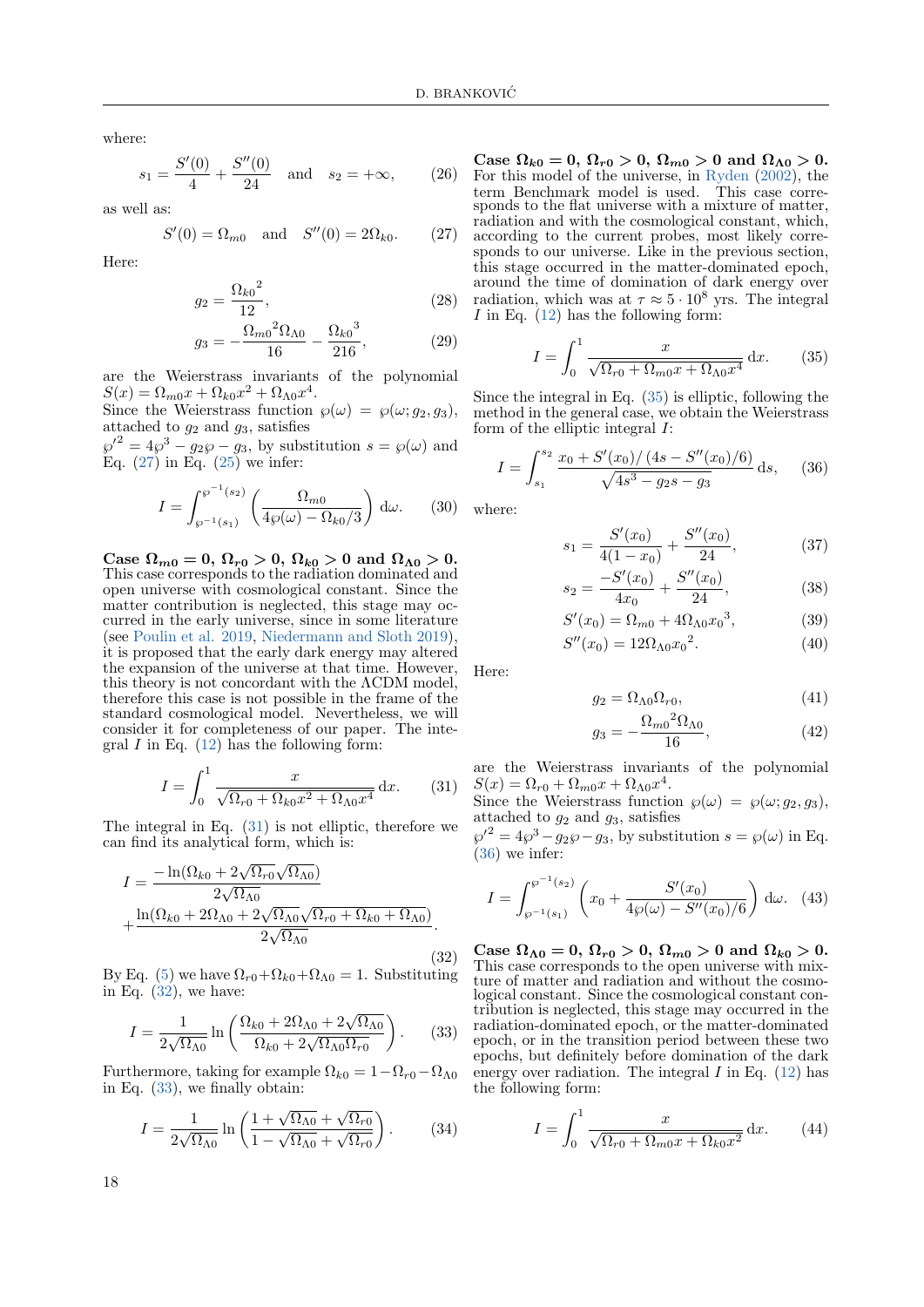The integral in Eq. [\(44\)](#page-3-6) is not elliptic, therefore we can find its closed form, which is:

<span id="page-4-0"></span>
$$
I = \frac{-2\sqrt{\Omega_{r0}}\sqrt{\Omega_{k0}} + 2\sqrt{\Omega_{k0}}\sqrt{\Omega_{r0} + \Omega_{m0} + \Omega_{k0}}}{2\Omega_{k0}^{3/2}} + \frac{\Omega_{m0}\ln(\Omega_{m0} + 2\sqrt{\Omega_{r0}}\sqrt{\Omega_{k0}})}{2\Omega_{k0}^{3/2}} - \frac{\Omega_{m0}\ln(\Omega_{m0} + 2\Omega_{k0} + 2\sqrt{\Omega_{k0}}\sqrt{\Omega_{r0} + \Omega_{m0} + \Omega_{k0}})}{2\Omega_{k0}^{3/2}}.
$$

(45) By Eq. [\(5\)](#page-1-6), we have  $\Omega_{r0} + \Omega_{m0} + \Omega_{k0} = 1$ . Substituting in Eq.  $(45)$ , we have:

<span id="page-4-1"></span>
$$
I = \frac{1 - \sqrt{\Omega_{r0}}}{\Omega_{k0}} + \frac{\Omega_{m0}}{2\Omega_{k0}^{3/2}} \ln \left( \frac{\Omega_{m0} + 2\sqrt{\Omega_{r0}\Omega_{k0}}}{\Omega_{m0} + 2\Omega_{k0} + 2\sqrt{\Omega_{k0}}} \right).
$$
 (46)

Furthermore, taking for example  $\Omega_{m0} = 1 - \Omega_{k0} - \Omega_{r0}$ in Eq. [\(46\)](#page-4-1), we finally obtain:

$$
I = \frac{1 - \sqrt{\Omega_{r0}}}{\Omega_{k0}} + \frac{1 - \Omega_{k0} - \Omega_{r0}}{2\Omega_{k0}^{3/2}} \ln\left(\frac{1 - \sqrt{\Omega_{k0}} + \sqrt{\Omega_{r0}}}{1 + \sqrt{\Omega_{k0}} + \sqrt{\Omega_{r0}}}\right).
$$
 (47)

#### 2.3. Two-Component Universe

Here we consider that two of four constants  $\Omega_{i0}$ are equal to 0. Therefore, we have six following cases. In all of them, it is assumed that the universe is dominated by two components - the cosmological constant and matter, matter and curvature, matter and radiation, curvature and the cosmological constant, respectively. Some cases in this section are also analyzed in [Ryden](#page-7-5) [\(2002\)](#page-7-5), where solutions are mostly obtained by some approximations, or are including a new parameter, while our solutions are exact and are depending only on the density parameters.

Case  $\Omega_{r0} = 0$ ,  $\Omega_{k0} = 0$ ,  $\Omega_{m0} > 0$  and  $\Omega_{\Lambda 0} > 0$ . This case corresponds to a pressureless and flat universe with the cosmological constant. Since radiation contribution is neglected, we can say that this is the current stage of evolution of our universe. Note that this period occurred not before the matter-dark energy transition. The integral  $I$  in Eq. [\(12\)](#page-1-5) has the following form:

$$
I = \int_0^1 \frac{x}{\sqrt{\Omega_{m0} x + \Omega_{\Lambda 0} x^4}} dx
$$
  
= 
$$
\frac{2}{3\sqrt{\Omega_{\Lambda 0}}} \ln \left( \frac{\sqrt{\Omega_{\Lambda 0} + \sqrt{\Omega_{\Lambda 0} + \Omega_{m0}}}}{\sqrt{\Omega_{m0}}} \right).
$$
 (48)

If we take  $\Omega_{m0} = \Omega_0$ , by Eq. [\(5\)](#page-1-6) (or setting  $t = t_0$ in Eq. [\(9\)](#page-1-2)) we have  $\Omega_0 + \Omega_{\Lambda 0} = 1$ . Therefore, the and radiation are neglected, the universe may be in

first Carroll-Press-Turner formula (see [Carroll et al.](#page-7-14) [1992\)](#page-7-14) is obtained:

$$
I = \frac{2}{3} \frac{1}{\sqrt{1 - \Omega_0}} \ln \left( \frac{1 + \sqrt{1 - \Omega_0}}{\sqrt{\Omega_0}} \right). \tag{49}
$$

Case  $\Omega_{r0} = 0$ ,  $\Omega_{\Lambda 0} = 0$ ,  $\Omega_{m0} > 0$  and,  $\Omega_{k0} > 0$ . This case corresponds to a pressureless and open universe without the cosmological constant. At this stage, the universe is matter dominated. The integral I in Eq.  $(12)$  has the following form:

$$
I = \int_0^1 \frac{x}{\sqrt{\Omega_{m0}x + \Omega_{k0}x^2}} dx
$$
  
= 
$$
\frac{2\sqrt{\Omega_{k0}}\sqrt{\Omega_{m0} + \Omega_{k0}} + \Omega_{m0} \ln(\Omega_{m0}\Omega_{k0})}{2\Omega_{k0}^{3/2}}
$$

$$
-\frac{\Omega_{m0} \ln(\Omega_{k0} + \sqrt{\Omega_{k0}}\sqrt{\Omega_{m0} + \Omega_{k0}})}{\Omega_{k0}^{3/2}}.
$$
(50)

If we take  $\Omega_{m0} = \Omega_0$ , by Eq. [\(5\)](#page-1-6) we have  $\Omega_0 + \Omega_{k0} =$ 1. Therefore, a variant of the second Carroll-Press-Turner formula (see [Carroll et al.](#page-7-14) [1992\)](#page-7-14) is obtained:

$$
I = \frac{1}{1 - \Omega_0} - \frac{\Omega_0}{(1 - \Omega_0)^{3/2}} \sinh^{-1} \left( \sqrt{-1 + \Omega_0^{-1}} \right)
$$

$$
= \frac{1}{1 - \Omega_0} - \frac{\Omega_0}{(1 - \Omega_0)^{3/2}} \ln \left( \frac{1 + \sqrt{1 - \Omega_0}}{\sqrt{\Omega_0}} \right).
$$
(51)

Case  $\Omega_{\Lambda0} = 0$ ,  $\Omega_{k0} = 0$ ,  $\Omega_{m0} > 0$  and  $\Omega_{r0} > 0$ . This case corresponds to a flat universe with mixture of matter and radiation and without the cosmological constant. Since the cosmological constant contribution is neglected, the situation is similar to the fourth case in the previous section, i.e. this stage may occurred in the radiation-dominated epoch, or matterdominated epoch, but definitely before the domination of dark energy over radiation. The integral I in Eq. [\(12\)](#page-1-5) has the following form:

$$
I = \int_0^1 \frac{x}{\sqrt{\Omega_{r0} + \Omega_{m0} x}} dx
$$
  
= 
$$
\frac{4\Omega_{r0}^{3/2}}{3\Omega_{m0}^{2}} + \frac{2(\Omega_{m0} - 2\Omega_{r0})\sqrt{\Omega_{m0} + \Omega_{r0}}}{3\Omega_{m0}^{2}}.
$$
 (52)

If we take  $\Omega_{m0} = \Omega_0$ , by Eq. [\(5\)](#page-1-6) we have  $\Omega_0 + \Omega_{r0} =$ 1. Cosequently, we obtain:

$$
I = \frac{4}{3\Omega_0^2} \left( \left( 1 - \Omega_0^{3/2} \right) - 1 \right) + \frac{2}{\Omega_0}.
$$
 (53)

Case  $\Omega_{r0} = 0$ ,  $\Omega_{m0} = 0$ ,  $\Omega_{k0} > 0$  and  $\Omega_{\Lambda 0} > 0$ . This case corresponds to the open universe with the cosmological constant. Since contributions of matter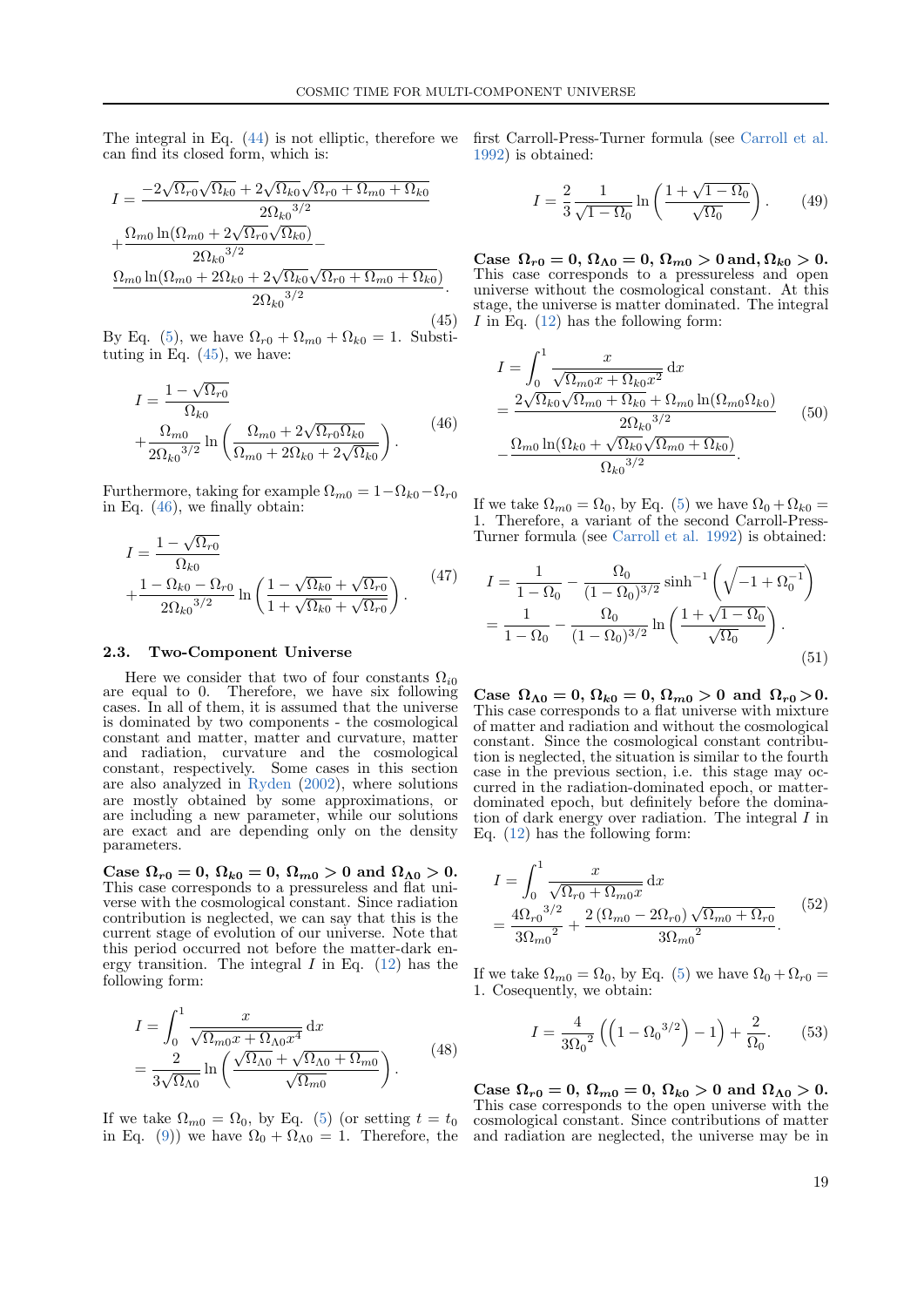this stage in the future. The integral  $I$  in Eq.  $(12)$ has the following form:

$$
I = \int_0^1 \frac{x}{\sqrt{\Omega_{k0} x^2 + \Omega_{\Lambda 0} x^4}} dx
$$
  
= 
$$
\frac{1}{\sqrt{\Omega_{\Lambda 0}}} \ln \left( \frac{\sqrt{\Omega_{\Lambda 0}} + \sqrt{\Omega_{k0} + \Omega_{\Lambda 0}}}{\sqrt{\Omega_{k0}}} \right).
$$
(54)

By Eq. [\(5\)](#page-1-6) we have  $\Omega_{k0} + \Omega_{\Lambda 0} = 1$ , and we obtain the expression:

$$
I = \frac{1}{\sqrt{1 - \Omega_{k0}}} \ln\left(\frac{1 + \sqrt{1 - \Omega_{k0}}}{\sqrt{\Omega_{k0}}}\right),\qquad(55)
$$

which is quite similar to the Carroll-Press-Turner formula (see [Carroll et al.](#page-7-14) [1992\)](#page-7-14) in the first mentioned case  $(\Omega_{r0} = 0$  and  $\Omega_{k0} = 0$ ).

Case  $\Omega_{k0} = 0$ ,  $\Omega_{m0} = 0$ ,  $\Omega_{r0} > 0$  and  $\Omega_{\Lambda 0} > 0$ . This case corresponds to a radiation dominated and flat universe with the cosmological constant. Since the matter contribution is neglected, the situation is similar to the second case in the previous section, i.e. this stage may occurred in the early universe, since, in some literature, it is stated that the early dark energy may altered the expansion of the universe at that time (see [Poulin et al.](#page-7-12) [2019,](#page-7-12) [Niedermann and Sloth](#page-7-13) [2019\)](#page-7-13). However, this theory is not concordant with the ΛCDM model, therefore, this case is not possible in the frame of the standard cosmological model, but we will consider it for the sake of completeness of our paper. The integral  $I$  in Eq. [\(12\)](#page-1-5) has the following form:

$$
I = \int_0^1 \frac{x}{\sqrt{\Omega_{r0} + \Omega_{\Lambda 0} x^4}} dx
$$
  
= 
$$
\frac{1}{2\sqrt{\Omega_{\Lambda 0}}} \ln \left( \frac{\sqrt{\Omega_{\Lambda 0}} + \sqrt{\Omega_{r0} + \Omega_{\Lambda 0}}}{\sqrt{\Omega_{r0}}} \right).
$$
 (56)

By Eq. [\(5\)](#page-1-6) we have  $\Omega_{\Lambda 0} + \Omega_{r0} = 1$ , and so we obtain:

$$
I = \frac{1}{2\sqrt{1 - \Omega_{r0}}} \ln\left(\frac{1 + \sqrt{1 - \Omega_{r0}}}{\sqrt{\Omega_{r0}}}\right). \tag{57}
$$

Case  $\Omega_{\Lambda 0} = 0$ ,  $\Omega_{m0} = 0$ ,  $\Omega_{r0} > 0$  and  $\Omega_{k0} > 0$ . This case corresponds to a radiation dominated and open universe without the cosmological constant. The integral  $I$  in Eq. [\(12\)](#page-1-5) has the following form:

$$
I = \int_0^1 \frac{x}{\sqrt{\Omega_{r0} + \Omega_{k0} x^2}} dx
$$
  
= 
$$
\frac{\sqrt{\Omega_{r0} + \Omega_{k0}} - \sqrt{\Omega_{r0}}}{\Omega_{k0}}.
$$
 (58)

By Eq. [\(5\)](#page-1-6) we have  $\Omega_{r0} + \Omega_{k0} = 1$ , and so we obtain:

$$
I = \frac{1}{1 + \sqrt{\Omega_{r0}}}.\tag{59}
$$

#### 2.4. Single-Component Universe

Finally, we assume that three of four constants  $\Omega_{i0}$ are equal to 0. Therefore, we have four cases, which are the easiest ones to deal with so far. In all of them, it is assumed that the universe is dominated only by one component - the cosmological constant, matter, curvature and radiation, respectively. The cases in this section are also analyzed in [Ryden](#page-7-5)  $(2002)$ , where the solutions are mostly obtained in terms of the redshift as well as the equation of state, while our solutions are depending only on the density parameters.

Case  $\Omega_{r0}=0, \Omega_{m0}=0, \Omega_{k0}=0$  and  $\Omega_{\Lambda0}>0.$ This case corresponds to the flat universe with the cosmological constant, which is known as the de Sitter universe. The integral I in Eq.  $(12)$  has the following form:

$$
I = \int_0^1 \frac{x}{\sqrt{\Omega_{\Lambda 0} x^4}} dx = +\infty,
$$
 (60)

wherefrom follows:

$$
I = H_0 t_0 = +\infty.
$$
 (61)

Since  $H_0$  is the Hubble constant, we conclude that  $t_0 = +\infty$ , therefore, this case might happen in the far future.

Case  $\Omega_{r0} = 0$ ,  $\Omega_{k0} = 0$ ,  $\Omega_{\Lambda 0} = 0$  and  $\Omega_{m0} > 0$ . This case corresponds to a matter-dominated, pressureless and flat universe without the cosmological constant, which is known as the Einstein-de Sitter universe. The integral  $I$  in Eq. [\(12\)](#page-1-5) has the following form:

$$
I = \int_0^1 \frac{x}{\sqrt{\Omega_{m0} x}} dx = \frac{2}{3\sqrt{\Omega_{m0}}},
$$
 (62)

wherefrom we obtain:

$$
I = \frac{2}{3\sqrt{\Omega_{m0}}}.\tag{63}
$$

Case  $\Omega_{r0} = 0$ ,  $\Omega_{m0} = 0$ ,  $\Omega_{\Lambda 0} = 0$  and  $\Omega_{k0} > 0$ . This case corresponds to an open and empty universe without the cosmological constant, which is known as the Milne universe (see [Ryden](#page-7-5) [2002\)](#page-7-5). The integral I in Eq. [\(12\)](#page-1-5) has the following form:

<span id="page-5-0"></span>
$$
I = \int_0^1 \frac{x}{\sqrt{\Omega_{k0} x^2}} dx = \frac{1}{\sqrt{\Omega_{k0}}},
$$
 (64)

wherefrom we obtain:

$$
I = \frac{1}{\sqrt{\Omega_{k0}}}.\tag{65}
$$

It is interesting to consider an "anti-Milne" universe with  $\Omega_{k0} < 0$ . Since  $\Omega_{k0} < 0$ , the function in the denominator of the integrand function of the integral I in Eq.  $(64)$  is not defined, therefore the integral I in this case does not exist.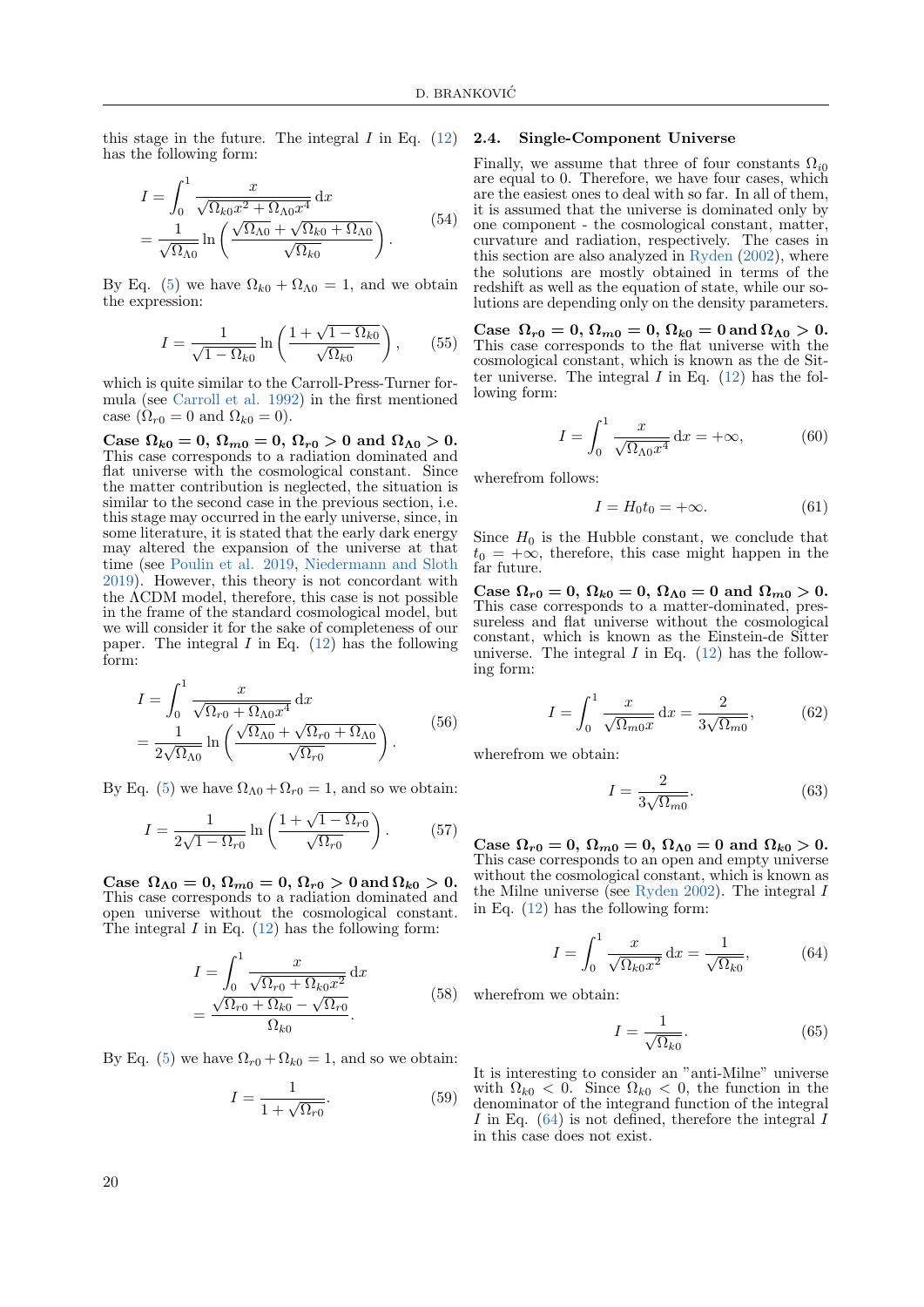<span id="page-6-0"></span>

| <b>Table 1:</b> All Weierstrass and analytical forms for different combinations of cosmological parameters. |  |  |  |
|-------------------------------------------------------------------------------------------------------------|--|--|--|
| The analytical solutions do not exist for the first three cases in the Table.                               |  |  |  |

| Combination of the cosmological parameters                                           | Weierstrass/analytical form of cosmic time formula                                                                                                                                                                          |
|--------------------------------------------------------------------------------------|-----------------------------------------------------------------------------------------------------------------------------------------------------------------------------------------------------------------------------|
| $\Omega_{r0} > 0, \Omega_{m0} > 0, \Omega_{k0} > 0, \Omega_{\Lambda 0} > 0$          | $I = \int_{\alpha - 1}^{\wp^{-1}(s_2)} \left( x_0 + \frac{S'(x_0)}{4\wp(\omega) - S''(x_0)/6} \right) d\omega$                                                                                                              |
| $\Omega_{r0} = 0, \Omega_{m0} > 0, \Omega_{k0} > 0, \Omega_{\Lambda 0} > 0$          | $I = \int_{\omega^{-1}(\varepsilon)}^{\omega^{(s_2)}} \left( \frac{\Omega_{m0}}{4\omega(\omega) - \Omega_{k0}/3} \right) d\omega$                                                                                           |
| $\Omega_{r0} > 0, \Omega_{m0} > 0, \Omega_{k0} = 0, \Omega_{\Lambda 0} > 0$          | $I = \int_{\alpha=1}^{\wp^{-1}(s_2)} \left( x_0 + \frac{S'(x_0)}{4\omega(\omega) - S''(x_0)/6} \right) d\omega$                                                                                                             |
| $\Omega_{r0} > 0$ , $\Omega_{m0} = 0$ , $\Omega_{k0} > 0$ , $\Omega_{\Lambda 0} > 0$ | $I = \frac{1}{2\sqrt{\Omega_{\Lambda 0}}} \ln \left( \frac{1 + \sqrt{\Omega_{\Lambda 0}} + \sqrt{\Omega_{r0}}}{1 - \sqrt{\Omega_{\Lambda 0}} + \sqrt{\Omega_{r0}}} \right)$                                                 |
| $\Omega_{r0} > 0, \Omega_{m0} > 0, \Omega_{k0} > 0, \Omega_{\Lambda 0} = 0$          | $I = \frac{1 - \sqrt{\Omega_{r0}}}{\Omega_{k0}} + \frac{1 - \Omega_{k0} - \Omega_{r0}}{2\Omega_{k0}^{3/2}} \ln\left(\frac{1 - \sqrt{\Omega_{k0}} + \sqrt{\Omega_{r0}}}{1 + \sqrt{\Omega_{k0}} + \sqrt{\Omega_{r0}}}\right)$ |
| $\Omega_{r0} = 0, \Omega_{m0} > 0, \Omega_{k0} = 0, \Omega_{\Lambda 0} > 0$          | $I=\frac{2}{3}\frac{1}{\sqrt{1-\Omega_0}}\ln\left(\frac{1+\sqrt{1-\Omega_0}}{\sqrt{\Omega_0}}\right),\,\Omega_0=\Omega_{m0}$                                                                                                |
| $\Omega_{r0} = 0, \, \Omega_{m0} > 0, \, \Omega_{k0} > 0, \, \Omega_{\Lambda 0} = 0$ | $I = \frac{1}{1 - \Omega_0} - \frac{\Omega_0}{(1 - \Omega_0)^{3/2}} \ln\left(\frac{1 + \sqrt{1 - \Omega_0}}{\sqrt{\Omega_0}}\right), \Omega_0 = \Omega_{m0}$                                                                |
| $\Omega_{r0} > 0$ , $\Omega_{m0} > 0$ , $\Omega_{k0} = 0$ , $\Omega_{\Lambda 0} = 0$ | $I = \frac{4}{3Q_{\circ}^{2}} \left( \left( 1 - \Omega_{0}^{3/2} \right) - 1 \right) + \frac{2}{Q_{\circ}} \text{, } \Omega_{0} = \Omega_{m0}$                                                                              |
| $\Omega_{r0} = 0, \Omega_{m0} = 0, \Omega_{k0} > 0, \Omega_{\Lambda 0} > 0$          | $I = \frac{1}{\sqrt{1 - \Omega_{10}}} \ln \left( \frac{1 + \sqrt{1 - \Omega_{k0}}}{\sqrt{\Omega_{10}}} \right)$                                                                                                             |
| $\Omega_{r0} > 0, \Omega_{m0} = 0, \Omega_{k0} = 0, \Omega_{\Lambda 0} > 0$          | $I = \frac{1}{2\sqrt{1-\Omega_{\text{on}}}}\ln\left(\frac{1+\sqrt{1-\Omega_{r0}}}{\sqrt{\Omega_{\text{on}}}}\right)$                                                                                                        |
| $\Omega_{r0} > 0$ , $\Omega_{m0} = 0$ , $\Omega_{k0} > 0$ , $\Omega_{\Lambda 0} = 0$ | $I = \frac{1}{1 + \sqrt{\Omega_{0.0}}}$                                                                                                                                                                                     |
| $\Omega_{r0} = 0, \Omega_{m0} = 0, \Omega_{k0} = 0, \Omega_{\Lambda 0} > 0$          | $1 = +\infty$                                                                                                                                                                                                               |
| $\Omega_{r0} = 0, \Omega_{m0} > 0, \Omega_{k0} = 0, \Omega_{\Lambda 0} = 0$          | $I = \frac{2}{3\sqrt{\Omega_{m0}}}$                                                                                                                                                                                         |
| $\Omega_{r0} = 0, \Omega_{m0} = 0, \Omega_{k0} > 0, \Omega_{\Lambda 0} = 0$          | $I = \frac{1}{\sqrt{\Omega_{k0}}}$                                                                                                                                                                                          |
| $\Omega_{r0} > 0, \Omega_{m0} = 0, \Omega_{k0} = 0, \Omega_{\Lambda 0} = 0$          | $I = \frac{1}{2\sqrt{\Omega_{r0}}}$                                                                                                                                                                                         |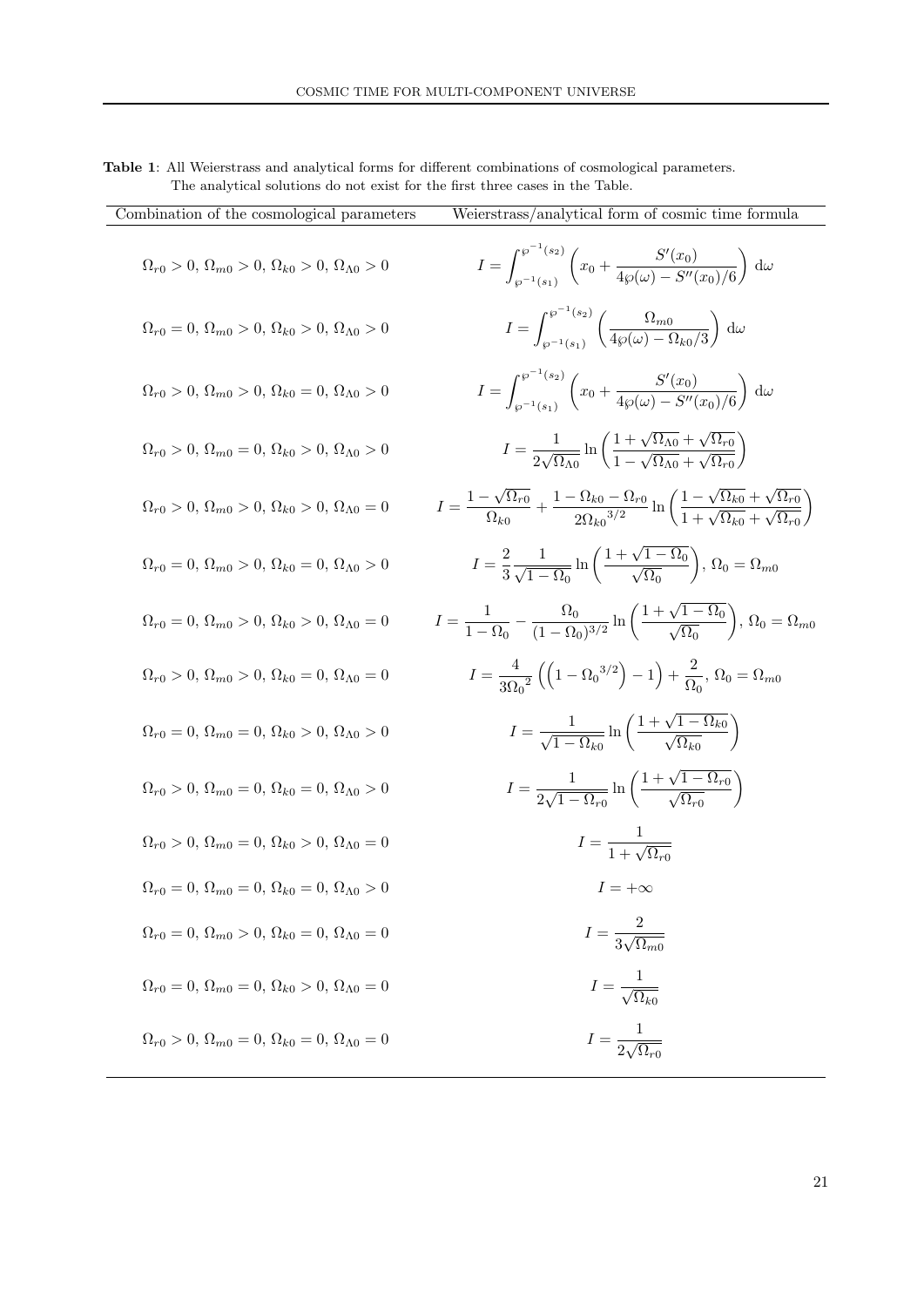Case  $\Omega_{m0} = 0$ ,  $\Omega_{k0} = 0$ ,  $\Omega_{\Lambda 0} = 0$  and  $\Omega_{r0} > 0$ . This case corresponds to a radiation dominated and flat universe without the cosmological constant. The integral  $I$  in Eq.  $(12)$  has the following form:

$$
I = \int_0^1 \frac{x}{\sqrt{\Omega_{r0}}} dx = \frac{1}{2\sqrt{\Omega_{r0}}},
$$
(66)

wherefrom we obtain:

$$
I = \frac{1}{2\sqrt{\Omega_{r0}}}.\tag{67}
$$

## 3. CONCLUSION

The Weierstrass canonical form of the cosmic time formula is obtained in the case of four-component universe obeying the ΛCDM model, as well as in two cases for the three-component universe, with  $\Omega_{r0} = 0$ and  $\Omega_{k0} = 0$ . In all other cases the analytical solutions of the integral  $I$  are obtained. All Weierstrass forms, as well as all possible cases that concern analytical solution of the integral I for different combinations of the cosmological parameters are presented in Table [1.](#page-6-0) We note that every choice of dominant components in the universe has its physical interpretation, which is concordant with the appropriate stage in the universe's evolution. Having that in mind, we improved the cases that are discussed in various literature and united them with the new ones that are presented in this paper in order to obtain all phases of the universe, from its beginning. Also, we believe that we found new analytical solutions for the threecomponent universe with  $\Omega_{\Lambda 0} = 0$  and for the two component universe with  $\Omega_{\Lambda 0} = 0$ ,  $\Omega_{k0} = 0$ , which may correspond to the early stage in the evolution of the universe.

We believe that this paper is useful not only for improving and summarizing already known results with two new analytical solutions, but also for observing evolution of the universe from perspective of theory of elliptic functions, which turned out to be quite fruitful when it comes to applications in cosmology.

Acknowledgements – All computations are checked using the Wolfram Mathematica package.

I would like to thank to the anonymous reviewer for the careful reading of the paper and the constructive and helpful remarks.

## REFERENCES

- <span id="page-7-3"></span>Aghanim, N., Akrami, Y., and Ashdown, M. et al. 2019, [arXiv:1807.06209v2](https://arxiv.org/abs/1807.06209v2)
- <span id="page-7-14"></span>Carroll, S. M., Press, W. H., and Turner, E. L. 1992, [ARA&A,](https://ui.adsabs.harvard.edu/abs/1992ARA&A..30..499C) [30, 499](https://ui.adsabs.harvard.edu/abs/1992ARA&A..30..499C)
- <span id="page-7-10"></span><span id="page-7-9"></span>D'Ambroise, J. 2009, [arXiv:0908.2481v1](https://arxiv.org/abs/0908.2481v1)
- D'Ambroise, J. and Williams, F. L. 2011, [J. Nonlinear](https://ui.adsabs.harvard.edu/abs/2011JNMP...18..269D) [Math. Phys.,](https://ui.adsabs.harvard.edu/abs/2011JNMP...18..269D) [18, 269](https://ui.adsabs.harvard.edu/abs/2011JNMP...18..269D)
- <span id="page-7-4"></span>Filobello-Nino, U., Vazquez-Leal, H., Khan, Y., et al. 2013, Miskolc Math. Notes, 14, 89
- <span id="page-7-0"></span>Friedmann, A. 1924, [Z. Phys.,](https://ui.adsabs.harvard.edu/abs/1924ZPhy...21..326F) [21, 326](https://ui.adsabs.harvard.edu/abs/1924ZPhy...21..326F)
- <span id="page-7-1"></span>Liddle, A. R. and Lyth, D. H. 2000, Cosmological Inflation and Large-Scale Structure (Cambridge: Cambridge University Press)
- <span id="page-7-8"></span>Mijajlović, Ž. and Branković, D. 2020, Authorea, [DOI:](https://www.authorea.com/users/315216/articles/445583-on-algebraic-dependence-of-cosmological-parameters) [10.22541/au.158801039.92809514](https://www.authorea.com/users/315216/articles/445583-on-algebraic-dependence-of-cosmological-parameters)
- <span id="page-7-7"></span>Mijajlović, Ž., Pejović, N., and Radović, V. 2019, Inter. J. Geom. Methods Mod. Phys., 16, 1950063
- <span id="page-7-13"></span>Niedermann, F. and Sloth, M. S. 2019, [arXiv:1910.10739](https://arxiv.org/abs/1910.10739)
- <span id="page-7-12"></span>Poulin, V., Smith, T. L., Karwal, T., and Kamionkowski, M. 2019, [PhRvL,](https://ui.adsabs.harvard.edu/abs/2019PhRvL.122v1301P) [122, 221301](https://ui.adsabs.harvard.edu/abs/2019PhRvL.122v1301P)
- <span id="page-7-11"></span>Prasolov, V. and Solovyev, Y. 1997, Elliptic Functions and Elliptic Integrals (Providence: Translations of Mathematical Monographs. American Mathematical Society)
- <span id="page-7-5"></span>Ryden, B. 2002, Introduction to cosmology (Boston: Addison-Wesley)
- <span id="page-7-6"></span>Steiner, F. 2008, in Proceedings of the Int. Conference Evolution Equations - The State of the Art, eds. W. Arendt et al, 231
- <span id="page-7-2"></span>Zyla, P. A. et al. (Particle Data Group). 2020, Prog. Theor. Exp. Phys., 2020, 083C01